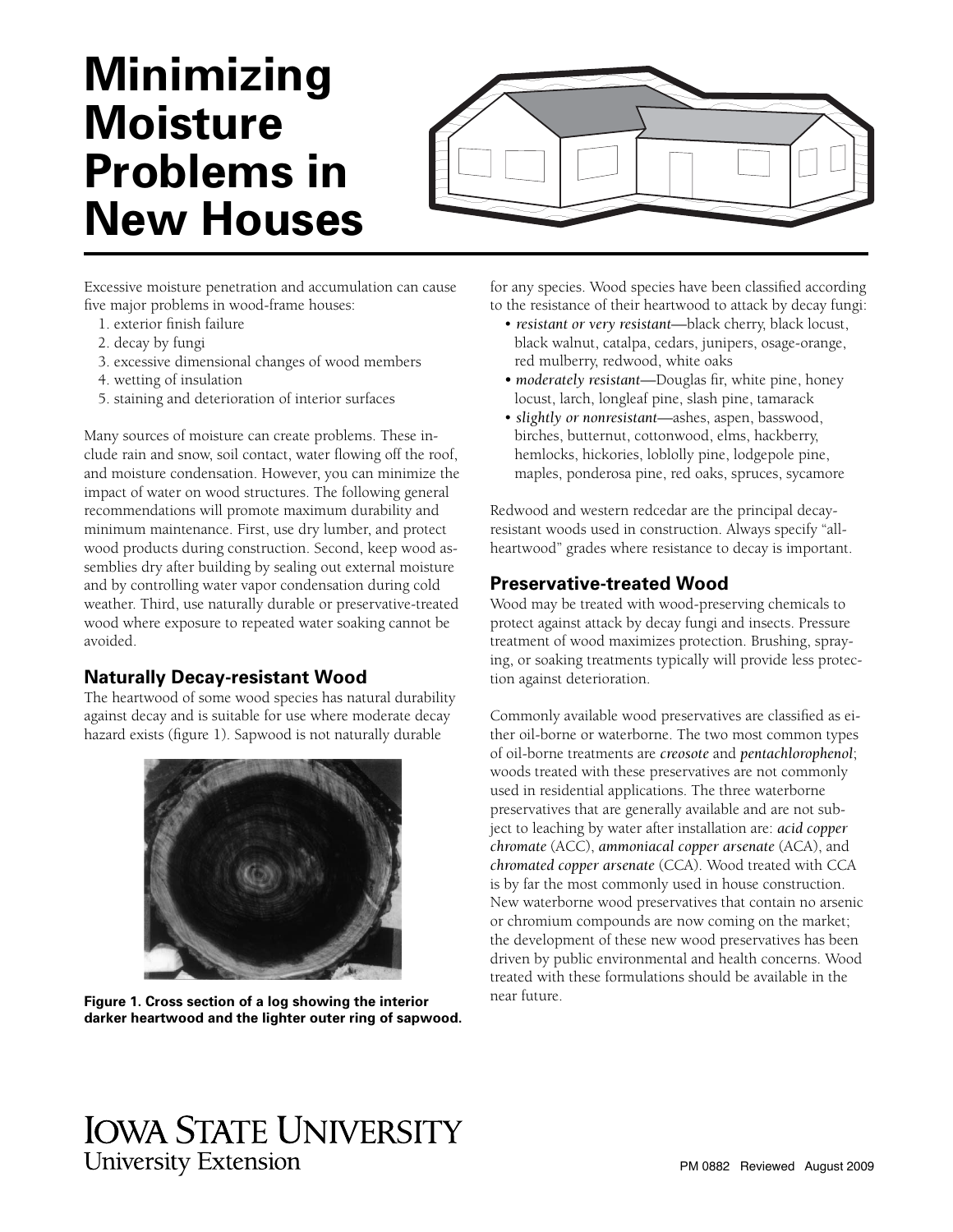The amount of chemical forced into the wood during pressure treatment will determine the level of protection provided. The highest level of penetration and retention is labled *Foundation Grade*. The next highest level is identified as *Ground Contact*, and the lowest level is designated at *Above Ground*. These labels indicate the applications for which the material is suited.

#### **Foundations**

In houses with *concrete slab foundations*, install a vapor retarder under the slab on top of a gravel bed to minimize the potential for developing moisture problems.

In houses with *crawl space foundations*, always use a ground cover to minimize water evaporation from the soil and subsequent absorption by exposed wood framing members. When there are water pipes or heating ducts in the crawl space area, apply insulation to the perimeter walls. When there are no pipes or ducts located in the crawl space, install a vapor retarder in the floor above, and vent the space.

In *basement foundations*, coat the outside wall surface to reduce moisture penetration. Install drain tile covered with gravel around the perimeter adjacent to the footings to control water buildup along the wall. Surface grading sloping away from the house will encourage water to drain away from the structure. Install a vapor retarder over a gravel bed under the concrete slab floor. Insulate the basement walls either on the inside or on the outside to reduce heat loss. The preferred method for insulating on the inside is to install a wood frame against the masonry basement wall with blanket or batt insulation inserted between the framing members (figure 2). If the basement wall is to be insulated



on the outside, the most common method is to adhere two or three inches of extruded polystyrene plastic foam insulation panels to the exterior surface running from the footings to the top of the basement wall. Pay special attention to the portion of the basement wall above grade; this part of the basement wall should be particularly well insulated.

*Interior basement posts* that support beams should not rest directly on the concrete floor unless they are naturally durable or treated with waterborne preservatives. Where structural wood beams or *girders* rest in notches in the masonry foundation wall, provide an air space and install a moistureimpervious membrane. *Wood sleepers* and *bottom partition plates* resting directly on concrete basement floors or *furring strips* attached to masonry walls should be naturally durable wood or materials that have been treated with waterborne preservatives.

# **Exterior Siding and Trim**

To reduce water soaking and penetrating into siding, maintain at least eight inches of clearance between the ground level and the bottom of the siding all around the perimeter of the structure (figure 3).

Treat all siding joints (butt, lap, and corner) with water repellent (figure 4). It is important to treat the end grain of the siding or exterior trim lumber. Fill butt and corner joints with a high quality caulking compound; acrylic latex base caulking compounds work well.

Other recommended measures to reduce potential for moisture penetration include the following.

- 1. Seal joints around doors and window by careful caulking.
- 2. Caulk and cap the outside corner of siding.
- 3. Install appropriate molding and metal flashing where two different types of sidings intersect (figure 5).



**Figure 2. Basement construction with interior insulation. Figure 3. Maintain clearance between ground, siding.**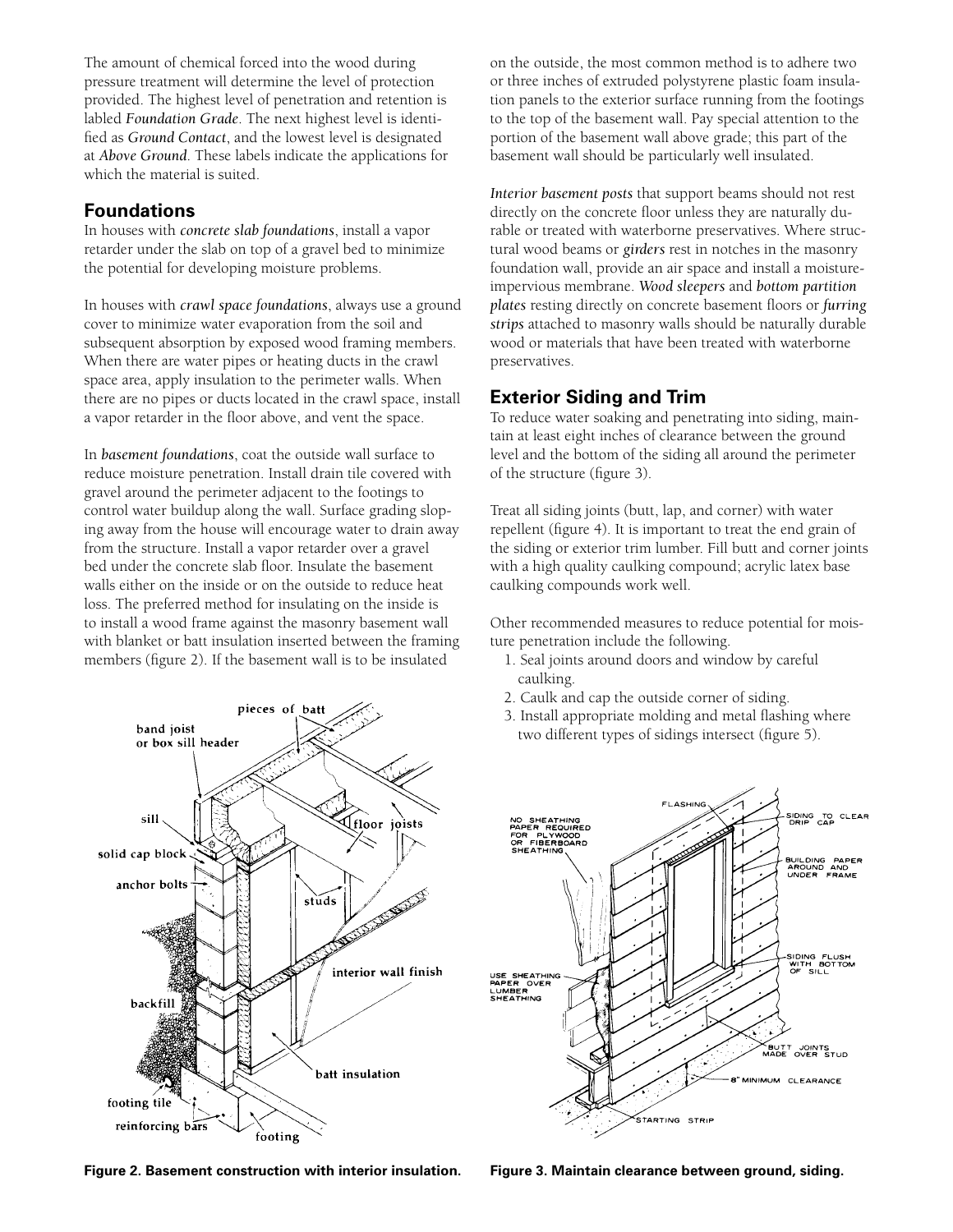

#### **Figure 4. Treat, caulk joints to reduce water penetration.**

4. Use metal flashing to separate siding and roofing materials, and maintain at least two inches of clearance between siding and roofing (figure 6).

#### **Interior Surfaces**

Install a vapor retarder immediately beneath the interior covering on exterior walls. This film will reduce migration of water vapor into the exterior wall cavity during cold weather. Polyethylene plastic sheet materials typically are used to provide this protection, although metallic films are also effective. Make sure that the vapor retarder is continuous; overlap joints and seal penetrations. Caulk any holes or cracks on the inside surfaces to promote air tightness. Seal around all door, window, floor, and ceiling moldings and around electrical outlets.

#### **Window and Exterior Doors**

High quality wood windows are furnished with a waterrepellent treatment, weatherstripping, and proper glazing. Glazing must be inspected periodically and maintained.

Always use high quality exterior doors. If wood flush doors are preferred, install solid-core rather than hollow-core units; make sure that panel doors are rated for exterior exposure. Doors should be weatherstripped and finished with appropriate exterior coatings. Treat exposed edges with a water repellent before finishing.

Install drip cap mouldings and metal flashing above window and door openings to shed water and reduce potential for interior penetration of water.

#### **Roofs**

An overhang of 24 inches or more will reduce the impact of rain and water runoff from the roof. A metal drip edge at the lower margins of the roof is recommended. Eaves troughs and downspouts should be used to quickly channel water runoff away from the house. Use naturally durable wood or wood treated with waterborne preservatives for exterior trim on houses. Install metal flashing at valleys and dormers and



**Figure 5. Proper transition from one type of siding to another.**



**Figure 6. Separate siding from shingles with metal fl ashing.**

around any vents or chimneys to reduce potential for water penetration into wood roof sheathing or framing (figure 6).

When the ends of wood beams or other structural members are directly exposed to the weather, use naturally durable woods or wood treated with waterborne preservatives. Thoroughly treat the exposed ends with a water repellent or water-repellent preservatives.

#### **Attic Ventilation**

Adequate attic ventilation must be provided for unheated attic spaces in houses. Attics are ventilated to eliminate water vapor in winter and to reduce heat buildup in summer. Provide inlet vents at the lower margins of the roof and outlet vents near the peak of the roof. The preferred airflow through unheated attic spaces is provided by continuous inlet and outlet vents. Provide at least one square foot of net free vent area for each 300 square feet of attic floor, if a vapor retarder has been installed in the ceiling below the attic.